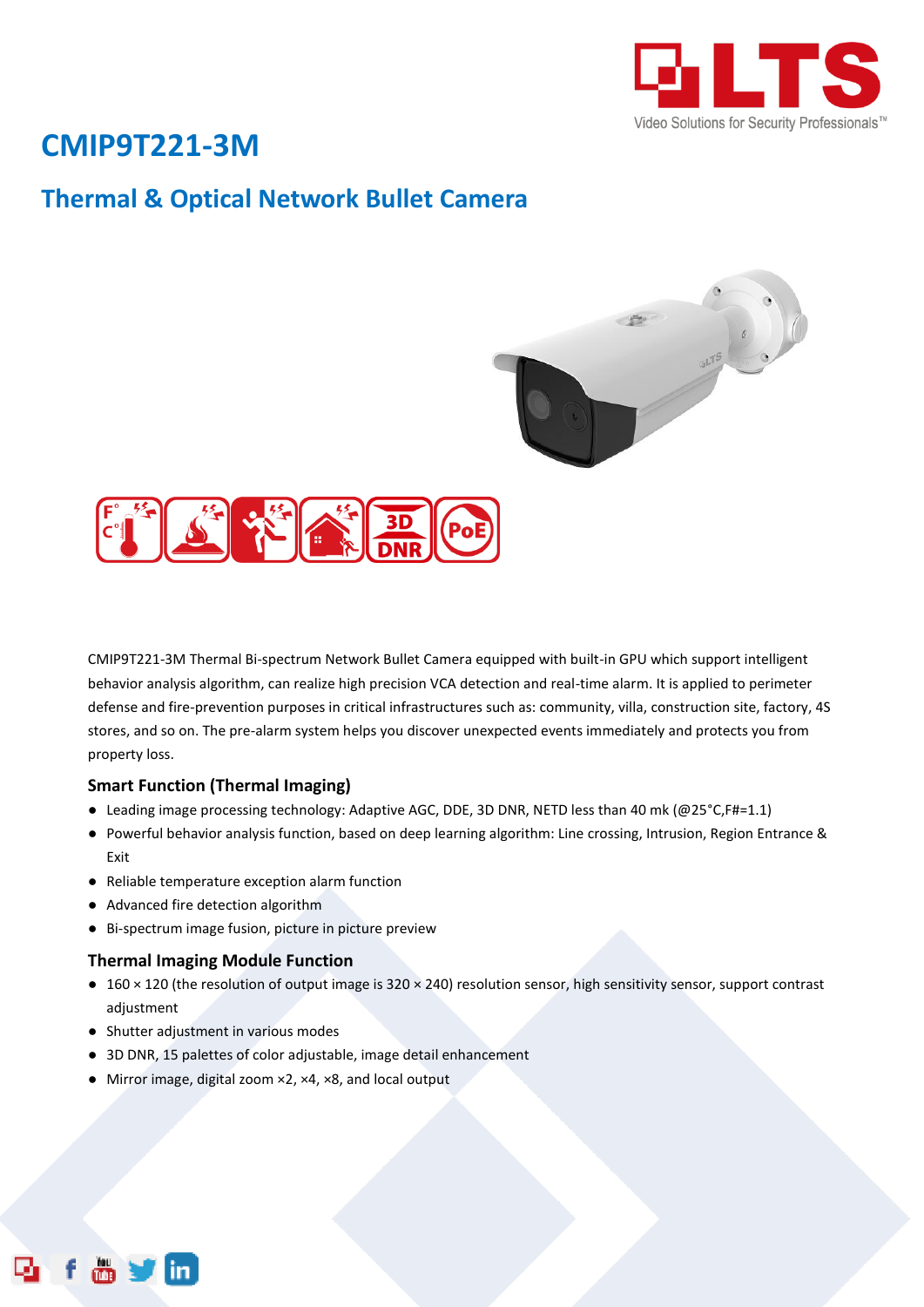

## **Specification**

form

Ę,

| <b>Thermal Module</b>          |                                                                                                         |
|--------------------------------|---------------------------------------------------------------------------------------------------------|
| Image Sensor                   | Vanadium Oxide Uncooled Focal Plane Arrays                                                              |
| Max. Resolution                | 160 $\times$ 120 (the resolution of output image is 320 $\times$ 240)                                   |
| Pixel Interval                 | $17 \mu m$                                                                                              |
| Response Waveband              | 8µm to 14µm                                                                                             |
| <b>NETD</b>                    | less than 40 mk (@25°C, F#=1.1)                                                                         |
| Lens (Focal Length)            | $3.1$ mm                                                                                                |
| <b>MRAD</b>                    | 5.48 mrad                                                                                               |
| Field of View                  | $50^{\circ} \times 37.2^{\circ}$ (H $\times$ V)                                                         |
| Min. Focusing Distance         | 0.2 <sub>m</sub>                                                                                        |
| Aperture                       | F1.1                                                                                                    |
| <b>Optical Module</b>          |                                                                                                         |
| Max. Image Resolution          | $1920 \times 1080$                                                                                      |
| Image Sensor                   | 1/2.8" Progressive Scan CMOS                                                                            |
| Min. Illumination              | Color: 0.002 Lux @(F1.5,AGC ON), B/W: 0.0002 Lux @(F1.5, AGC ON)                                        |
| Shutter Speed                  | 1s to 1/100,000s                                                                                        |
| Lens (Focal Length)            | 4 mm                                                                                                    |
| Field of View                  | $87^{\circ} \times 46.2^{\circ}$ (H × V)                                                                |
| <b>WDR</b>                     | Digital WDR                                                                                             |
| Day & Night                    | IR cut filter with auto switch                                                                          |
| <b>Image Function</b>          |                                                                                                         |
| Bi-spectrum Image Fusion       | Fusion view of thermal view and overlaid details of the optical channel                                 |
| Picture in Picture             | Combins details of thermal and optical image PIP, overlay thermal image on<br>optical image             |
| <b>Smart Function</b>          |                                                                                                         |
| VCA (Video Content Analysis)   | 4 VCA rule types (Line Crossing, Intrusion, Region Entrance, and Region Exiting),<br>up to 8 VCA rules. |
| <b>Temperature Measurement</b> | 3 temperature measurement rule types, 21 rules (10 points, 10 areas, and 1 line).                       |
| Temperature Range              | -20 °C to +150 °C (-4 °F to +302°F)                                                                     |
| <b>Temperature Accuracy</b>    | ± 8 °C (± 14.4 °F)                                                                                      |
| Fire detection                 | Dynamic fire point detection, up to 10 fire points detectable.                                          |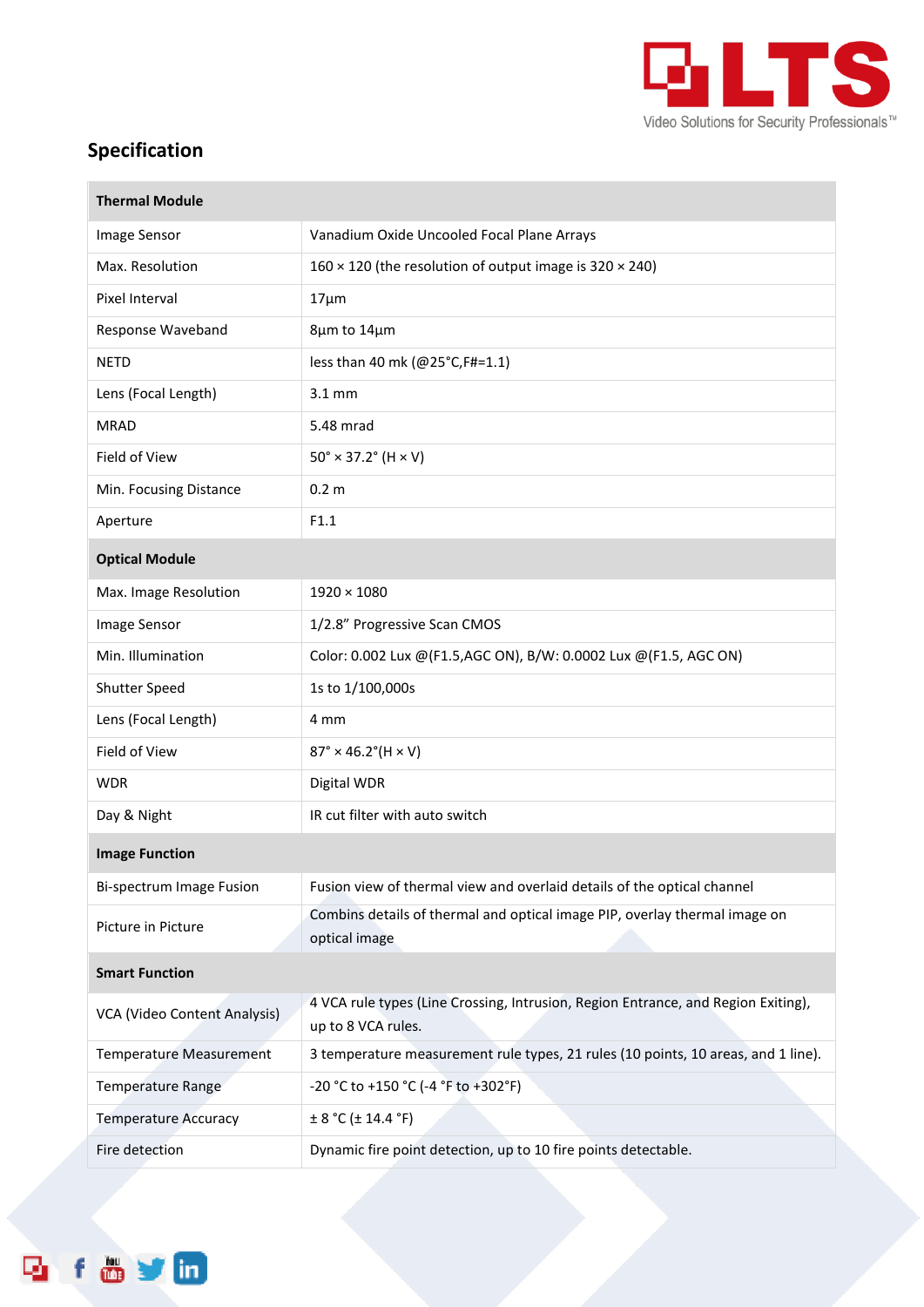

**Contract Contract** 

| <b>Infrared</b>                |                                                                                                                                                                                                                                                                |  |  |  |
|--------------------------------|----------------------------------------------------------------------------------------------------------------------------------------------------------------------------------------------------------------------------------------------------------------|--|--|--|
| IR Distance                    | Up to 131ft(40 m)                                                                                                                                                                                                                                              |  |  |  |
| IR Intensity and Angle         | Automatically adjusted                                                                                                                                                                                                                                         |  |  |  |
| <b>Network</b>                 |                                                                                                                                                                                                                                                                |  |  |  |
| Main Stream                    | Visible Light: 50Hz: 25fps (1920 × 1080), 25fps (1280 × 960), 25fps (1280 × 720)<br>Visible Light: 60Hz: 30fps (1920 × 1080), 30fps (1280 × 960), 30fps (1280 × 720)<br>Thermal: 25fps (160 $\times$ 120 (the resolution of output image is 320 $\times$ 240)) |  |  |  |
| Sub Stream                     | Visible Light: 50Hz: 25fps (704 × 576), 25fps (352 × 288), 25fps (176 × 144)<br>Visible Light: 60Hz: 30fps (704 × 480), 30fps (352 × 240), 30fps (176 × 120)<br>Thermal: 25fps (160 $\times$ 120 (the resolution of output image is 320 $\times$ 240))         |  |  |  |
| Video Compression              | H.265/H.264/MJPEG, H.265+/H.264+ encoding with Baseline/Main/High Profile                                                                                                                                                                                      |  |  |  |
| <b>Audio Compression</b>       | G.711u/G.711a/G.722.1/MP2L2/G.726/PCM                                                                                                                                                                                                                          |  |  |  |
| Protocols                      | IPv4/IPv6, HTTP, HTTPS, 802.1x, Qos, FTP, SMTP, UPnP, SNMP, DNS, DDNS, NTP,<br>RTSP, RTCP, RTP, TCP, UDP, IGMP, ICMP, DHCP, PPPOE                                                                                                                              |  |  |  |
| Simultaneous Live View         | Up to 20                                                                                                                                                                                                                                                       |  |  |  |
| User/Host level                | Up to 32 users, 3 levels: Administrator, Operator, User                                                                                                                                                                                                        |  |  |  |
| <b>Security Measures</b>       | User authentication (ID and PW), MAC address binding, HTTPS encryption, IEEE<br>802.1x access control, IP address filtering                                                                                                                                    |  |  |  |
| Integration                    |                                                                                                                                                                                                                                                                |  |  |  |
| Alarm Input                    | 2-ch inputs (0-5vDC)                                                                                                                                                                                                                                           |  |  |  |
| Alarm Output                   | 2-ch relay outputs, alarm response actions configurable                                                                                                                                                                                                        |  |  |  |
| Alarm Action                   | SD recording/Relay output/Smart capture/FTP upload/Email linkage                                                                                                                                                                                               |  |  |  |
| Audio Input                    | 1 3.5mm Mic in/Line in interface. Line input: 2-2.4V[p-p], output<br>impedance: 1ΚΩ±10%                                                                                                                                                                        |  |  |  |
| Audio Output                   | Linear Level; Impedance: 6000                                                                                                                                                                                                                                  |  |  |  |
| Reset                          | 1 Reset Button                                                                                                                                                                                                                                                 |  |  |  |
| Ethernet                       | 1 RJ45 10M/100M Self-adaptive Ethernet interface, 1 RS-485 interface                                                                                                                                                                                           |  |  |  |
| SD Memory Card                 | Built-in Micro SD card slot, support Micro SD/SDHC/SDXC card (up to 128G),<br>support manual/alarm recording                                                                                                                                                   |  |  |  |
| Analog Video Output            | 1.0V [p-p]/75Ω, PAL/NTSC/BNC                                                                                                                                                                                                                                   |  |  |  |
| <b>Application Programming</b> | Open-ended API, support ISAPI, SDK and third-party management platform                                                                                                                                                                                         |  |  |  |
| Web Browser                    | IE9+, chrome31-chrome44, Firefox 30-Firefox51, Safari 5.02+(mac)                                                                                                                                                                                               |  |  |  |

f & y m 凾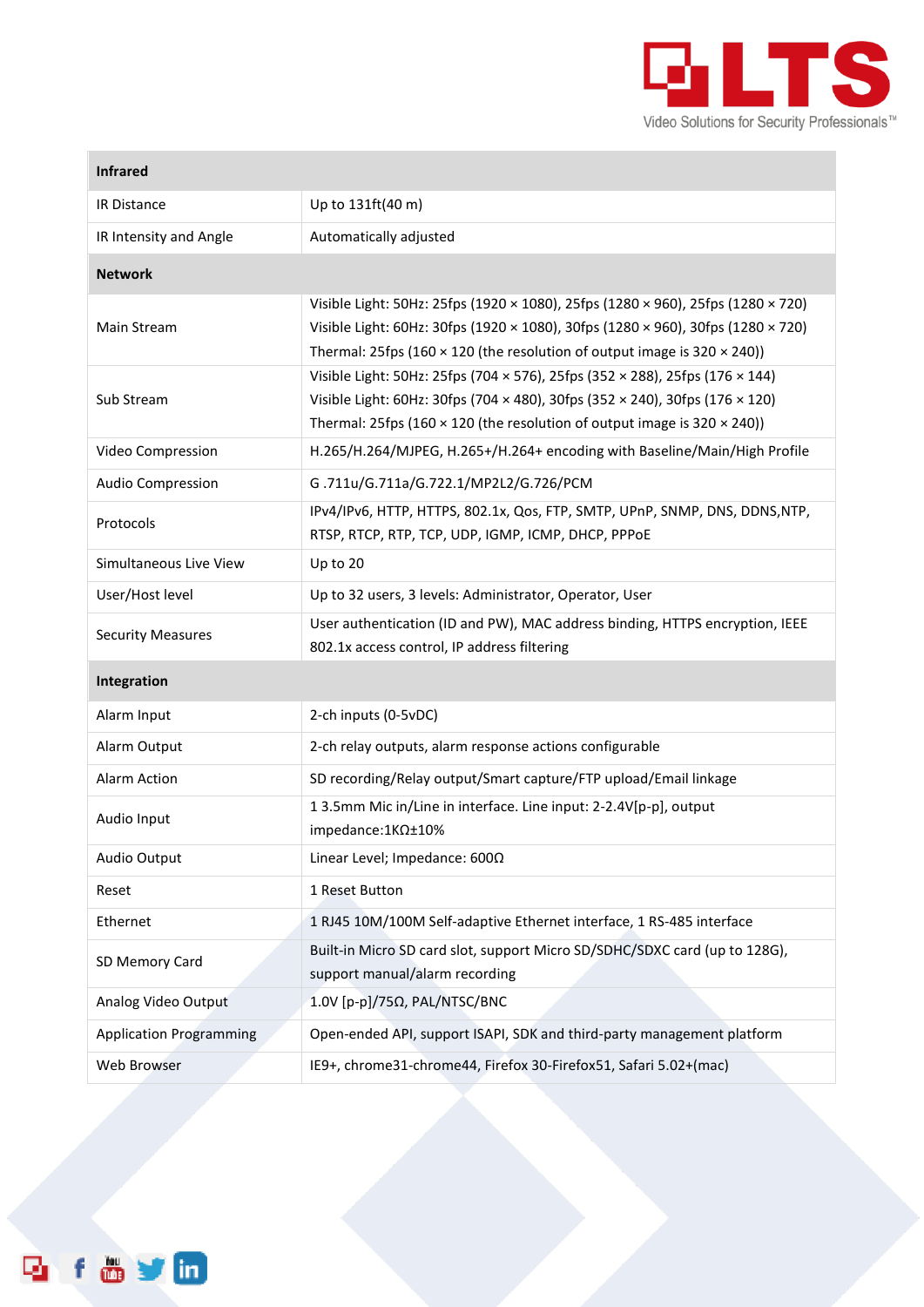

| General                         |                                                                                                 |
|---------------------------------|-------------------------------------------------------------------------------------------------|
| Menu language                   | English                                                                                         |
| Power                           | 12 VDC+ 20%<br>PoE (802.3af, class 4)                                                           |
| <b>Power Consumption</b>        | 12 VDC ± 20%: max. 12W<br>PoE (802.3af, class 4)                                                |
| Working<br>Temperature/Humidity | -40 °C to 60 °C (-40 °F to 140 °F), 90% or less                                                 |
| <b>Protection Level</b>         | IP66 Standard<br>TVS 6000V Lightning protection, surge protection, voltage transient protection |
| Dimensions                      | 352.4 mm $\times$ 113.5 mm $\times$ 114.7 mm (13.9" $\times$ 4.5" $\times$ 4.5")                |
| Weight                          | Approx. 1.5Kg (3.3lb)                                                                           |